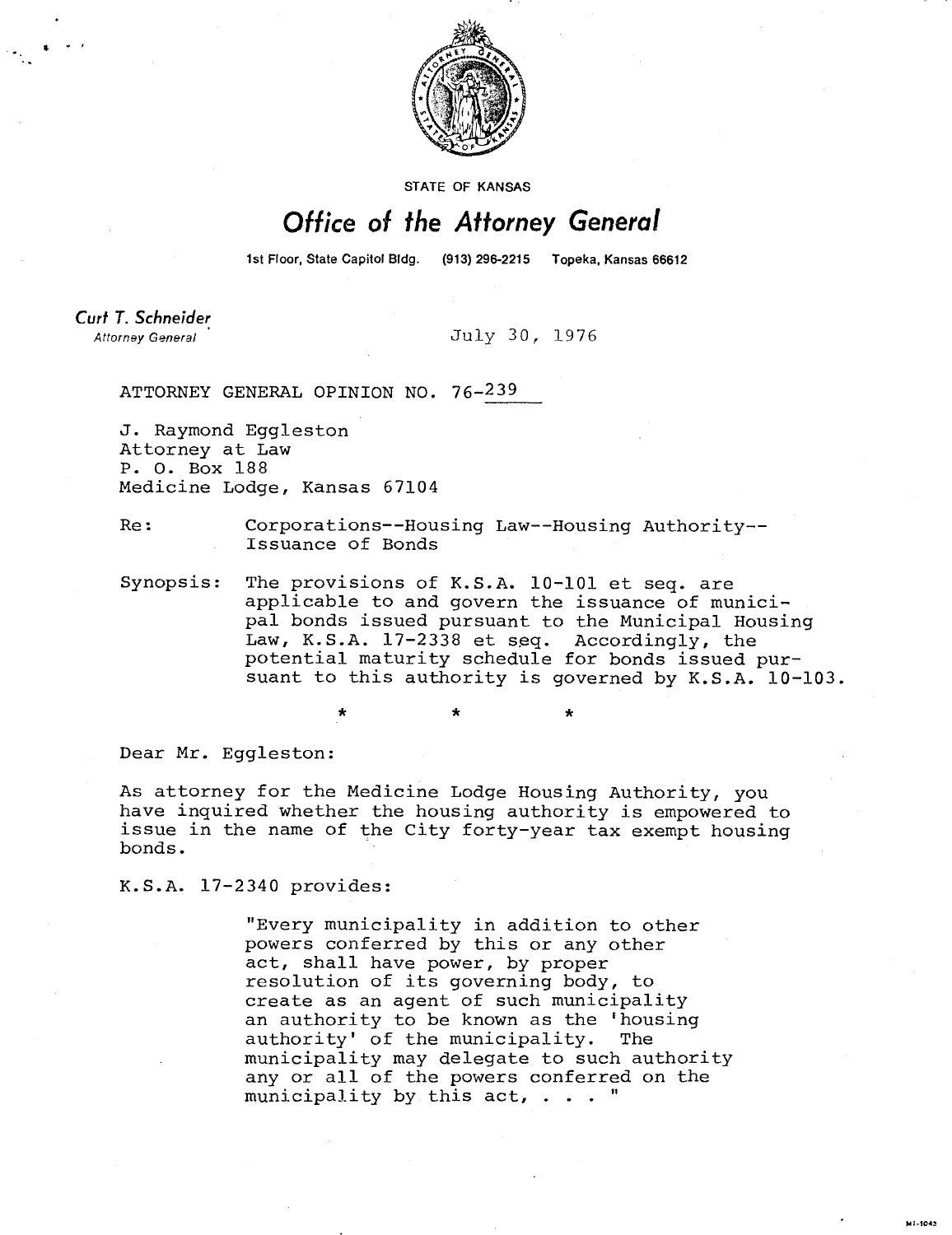J. Raymond Eggleston Page Two July 30, 1976

## K.S.A. 17-2351 provides:

"A municipality shall have power to issue bonds from time to time in its discretion, for any of the purposes of this act. A municipality shall also have power to issue refunding bonds for the purpose of paying or retiring bonds previously issued by it. A municipality may issue such types of bonds as it may determine, including (without limiting the generality of the foregoing) bonds on which the principal and interest are payable (a) exclusively from the income and revenues of the project financed with the proceeds of such bonds, or (b) exclusively from the income and revenues of certain designated housing projects whether or not they are financed in whole or in part with the proceeds of such bonds. Any such bonds may be additionally secured by a pledge of any loan, grant or contribution or parts thereof from the federal government or other source, or a pledge of any income or revenues connected with a housing project or a mortgate of any housing project or projects.

Neither the governing body of a municipality nor any person executing the bonds shall be liable personally on the bonds by reason of the issuance thereof hereunder. The bonds and other obligations issued under the provisions of this act (and such bonds and obligations shall so state on their face) shall be payable solely from the sources provided in this section and shall not constitute an indebtedness within the meaning of any constitutional or statutory debt limitation or restriction and shall not under any circumstances become general obligations of the municipality. Bonds issued pursuant to this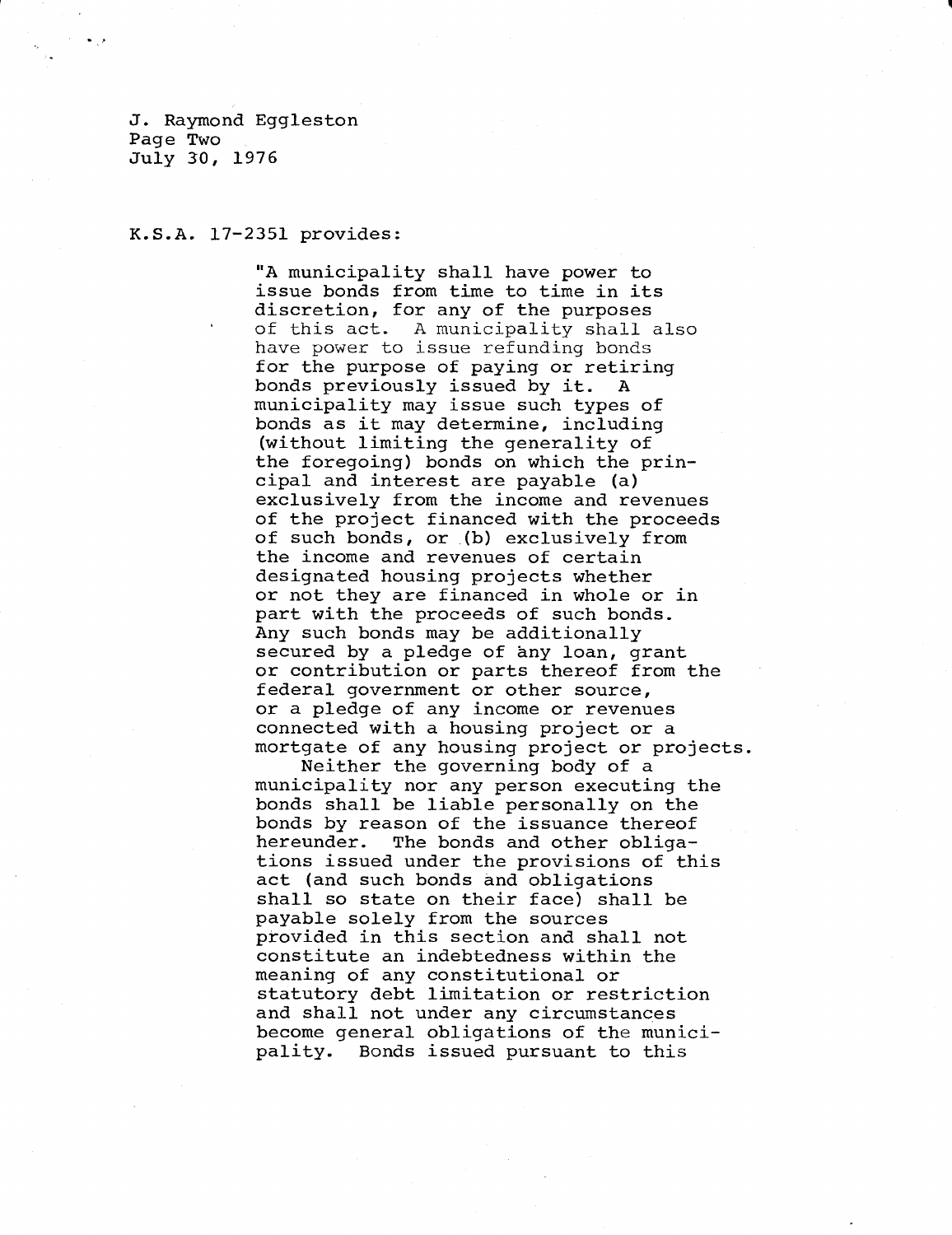J. Raymond Eggleston Page Three July 30, 1976

> act are declared to be issued for an essential public and governmental purpose and to be public instrumentalities and, together with interst thereon and income therefrom, shall be exempt from taxes."

Thus, the municipality has the perogative to authorize the housing authority created pursuant to K.S.A. 17-2338 to issue bonds. K.S.A. 17-2351 makes clear that these bonds are payable solely from the income and revenues of the project financed with the proceeds of such bonds, or exclusively from the income and revenues of certain designated housing projects whether or not they are financed in whole or in part with the proceeds of such bonds. The statute goes on to specifically provide that bonds and other obligations issued under the provisions of this act, and such bonds and obligations shall so state on their face, shall be payable solely from the sources provided in this section and shall not constitute an indebtedness within the meaning of any constitutional or statutory debt limitation or restriction and shall not under any circumstances become general obligations of the municipality. Finally, the statutes states that these bonds are to be tax exempt.

Thus, the law permits the municipality to specifically empower the housing authority to issue bonds. If the housing authority has acquired this perogative, it may issue tax exempt bonds for those purposes authorized by and set forth in K.S.A. 17- 2338 et seq. or as otherwise granted or limited by the authorization contained in the enabling resolution of the governing body of the municipality.

The maximum length of the proposed maturity schedule bears separate consideration. K.S.A. 10-103 provides in pertinent part:

> "All municipal bonds including bonds payable from assessments against the property benefited, shall be issued to mature in not more than twenty (20) installments of approximately equal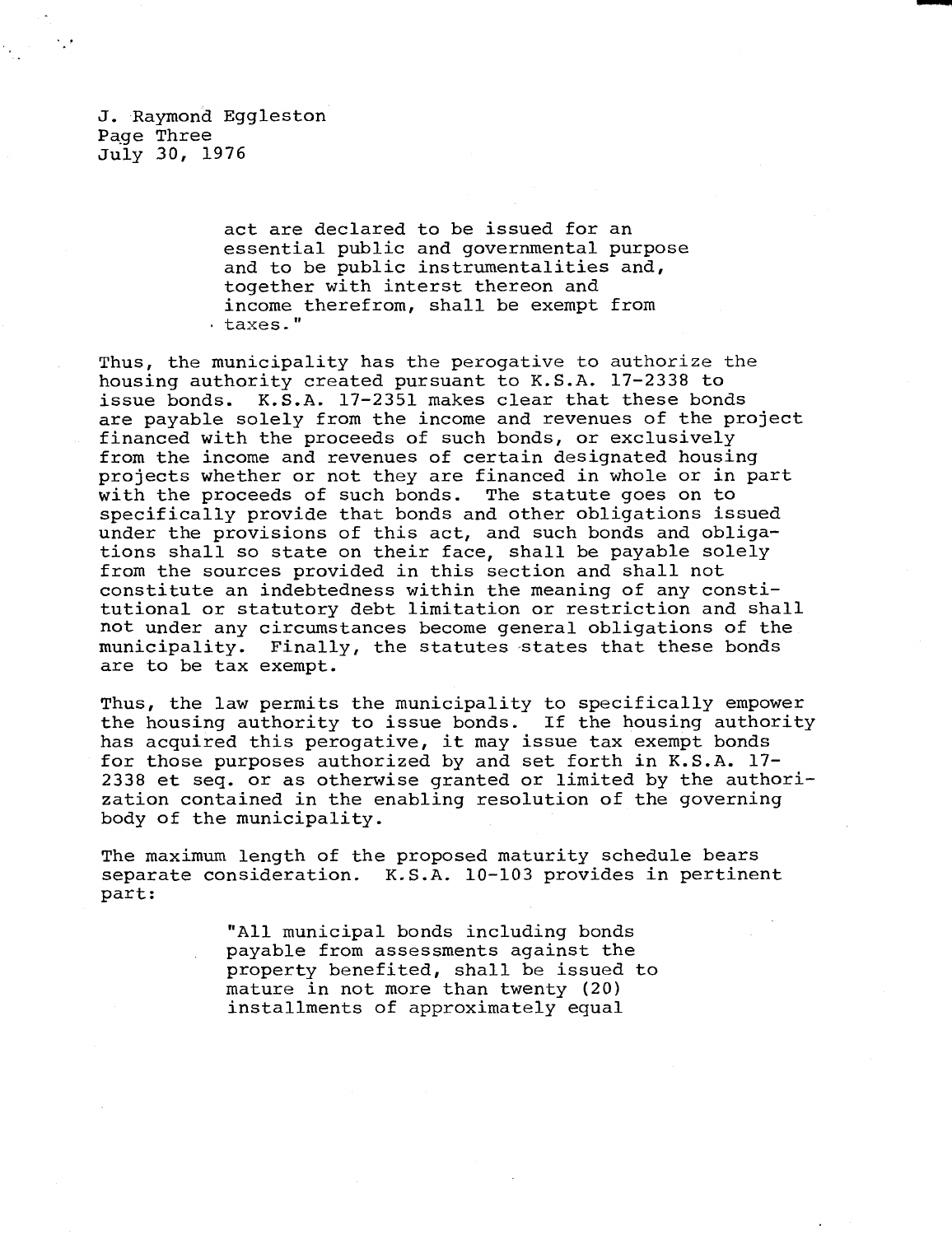J. Raymond Eggelston Page Four July 30, 1976

> amounts each year . . . The first such installment shall mature not more than two (2) years after the date of issuance . . .

K.S.A. 10-125 states:

"This act shall govern the issuance of all municipal bonds, except where different provisions are specifically provided by law, in which case the specific provisions shall control only so far as they conflict with this act."

In setting forth the provision to be contained in bonds issued pursuant to the authority contained in K.S.A. 17-2351, K.S.A. 17-2353(j) provides:

> "Exercise all or any part or combination of the powers herein granted, make such covenants (other than and in addition to the covenants herein expressly authorized) and do any and all such acts and things as may be necessary or convenient or desirable in order to secure its bonds, or, in the absolute discretion of said municipality, as will tend to make the bonds more marketable notwithstanding that such covenants, acts or things may not be enumerated herein.

This act, without reference to other statutes of the state, shall constitute full authority for the authorization and issuance of bonds hereunder. No other act or law with regard to the authorization or issuance of obligations that requires a bond election or in any way impedes or restricts the carrying out of the acts herein authorized to be done shall be construed as applying to any proceedings taken hereunder or acts done pursuant hereto."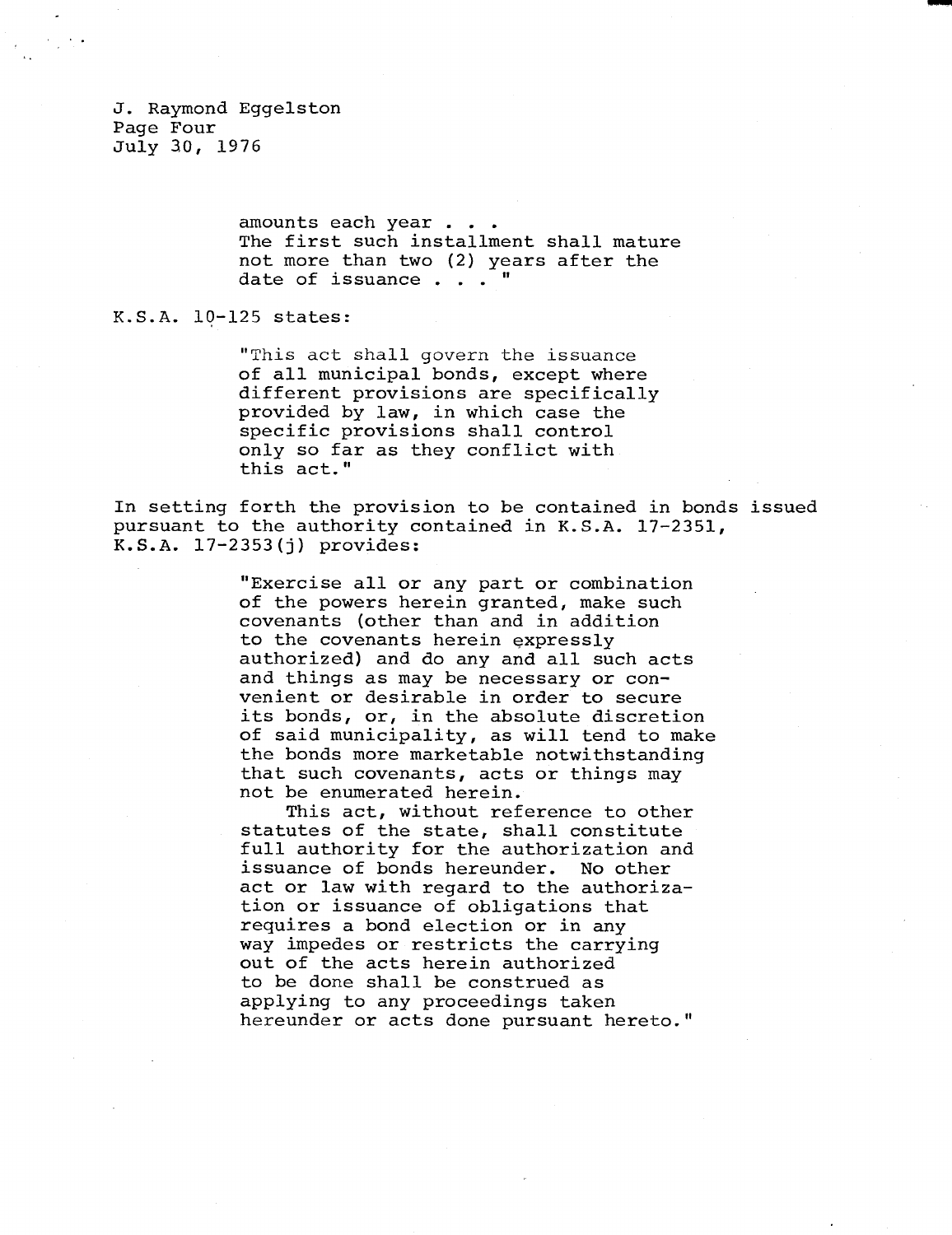J. Raymond Eqqleston Page Five July 30, 1976

Furthermore, K.S.A. 17-2357 states in whole:

"In addition to the powers conferred upon a municipality by other provisions of this act, a municipality is empowered to borrow money or accept contributions, grants or other financial assistance from the federal government for or in aid of any housing project within its area of operation, to take over, lease or manage any project or undertaking constructed or owned by the federal government, and to these ends, to comply with such conditions and enter into such contracts, covenants, mortgages, trust indentures, leases or agreements as may be necessary, convenient or desirable. It is the purpose and intent of this act to authorize every municipality to do any and all things necessary or desirable to secure the financial aid or cooperation of the federal government in the undertaking, construction, maintenance or operation of any housing project by such municipality. To accomplish this purpose a municipality, notwithstanding the provisions of any other law, may include in any contract for financial assistance with the federal government any provisions, which the federal government may require as conditions to its financial aid of a housing project, not inconsistent with the purposes of this act."

Finally, K.S.A. 17-2352 addresses itself specifically to the problem of the maximum maturity dates of housing authority bonds by providing:

> "Bonds of a municipality shall be authorized by its resolution and may be issued in one or more series and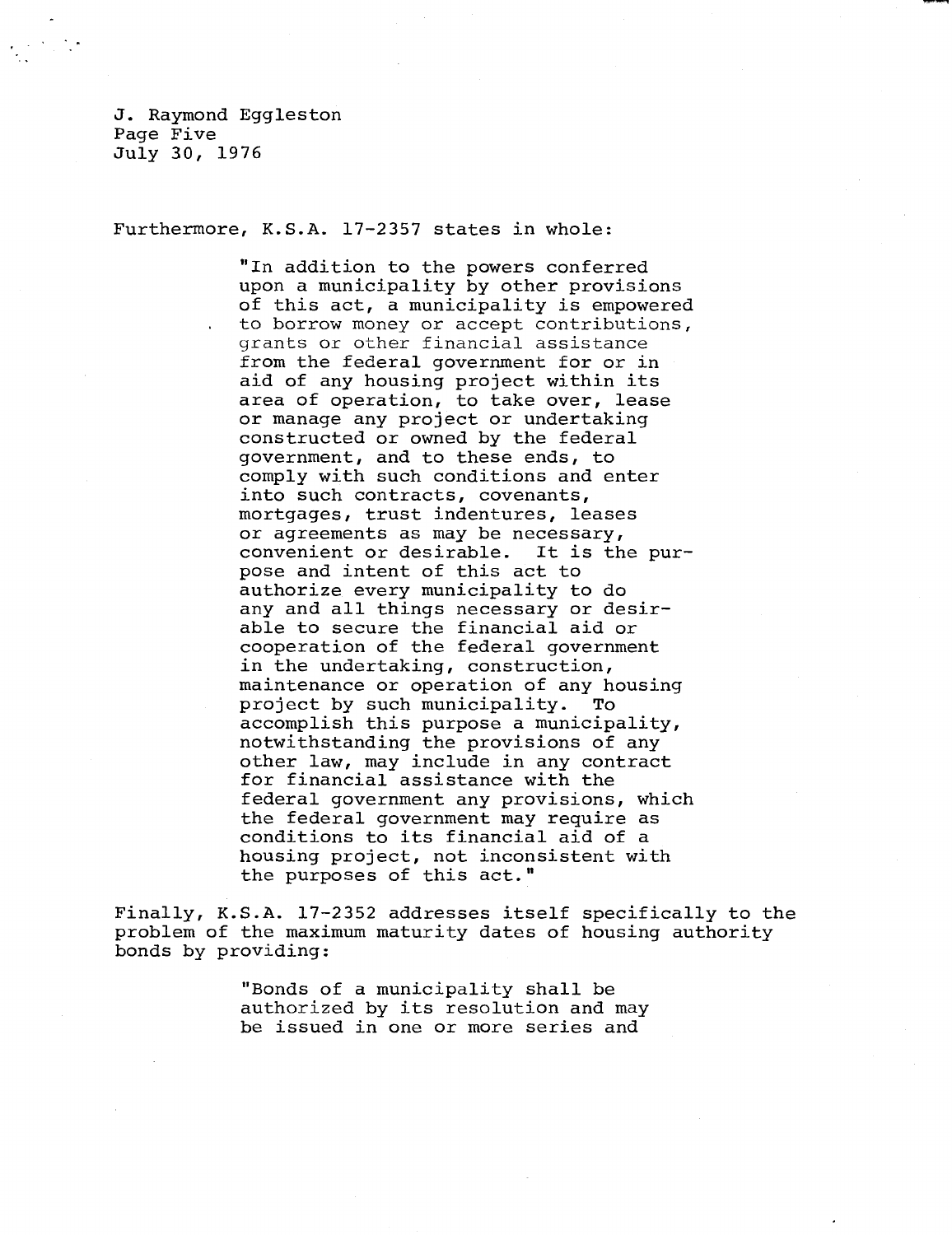J. Raymond Eggleston Page Six July 30, 1976

> shall bear such date or dates, mature at such time or times, bear interest at such rate or rates, not exceeding the maximum rate prescribed by K.S.A. 1972 Supp. 10-1009, to be in such denomination or denominations, be in such form either coupon or registered, carry such conversion or registration privileges, have such rank or priority, be executed in such manner, be payable in such medium of payment, at such place or places, and be subject to such terms of redemption (with or without premium) as such resolution, its trust indenture or mortgage may provide."

K.S.A. 17-2353(j), 17-23-57, 17-2352, could arguably be construed to evidence a legislative intent that bonds issued pursuant to K.S.A. 17-2351 be governed exclusively by the requirements of the Municipal Housing Law, K.S.A. 17-2338 et seq., and are therefore not restricted by K.S.A. 10-103 or any other statute as to the maximum number of years in which the bonds must mature.

Several factors argue against such a broad conclusion. First, K.S.A. 10-125 mandates that the requirements of K.S.A. 10-101 et seq. shall govern the issuance of all municipal bonds, the only recognized exception being where different provisions are specifically provided. Close scrutiny of the Municipal Housing Law, and in particular K.S.A. 17-2353(j), 17-2357, 17-2353 reveals no instance in which housing authority bonds are specifically exempted from the requirements of the general bond law, K.S.A. 10-101 et seq. K.S.A. 17-2353(j) specifically recites that the Municipal Housing Law, K.S.A. 17-2338 et seq., shall constitute full authorization for the issuance of bonds without reference to any other statute. K.S.A. 10-101 et seq. does not vest authority for any Kansas municipality to issue bonds; it merely provides the ground rules of uniform procedure to employ in the issuance. Thus, the recital of complete authorization merely vests the municipality, or its delegatee, with complete and independent authority to issue bonds--not prescribe the manner of their issuance.